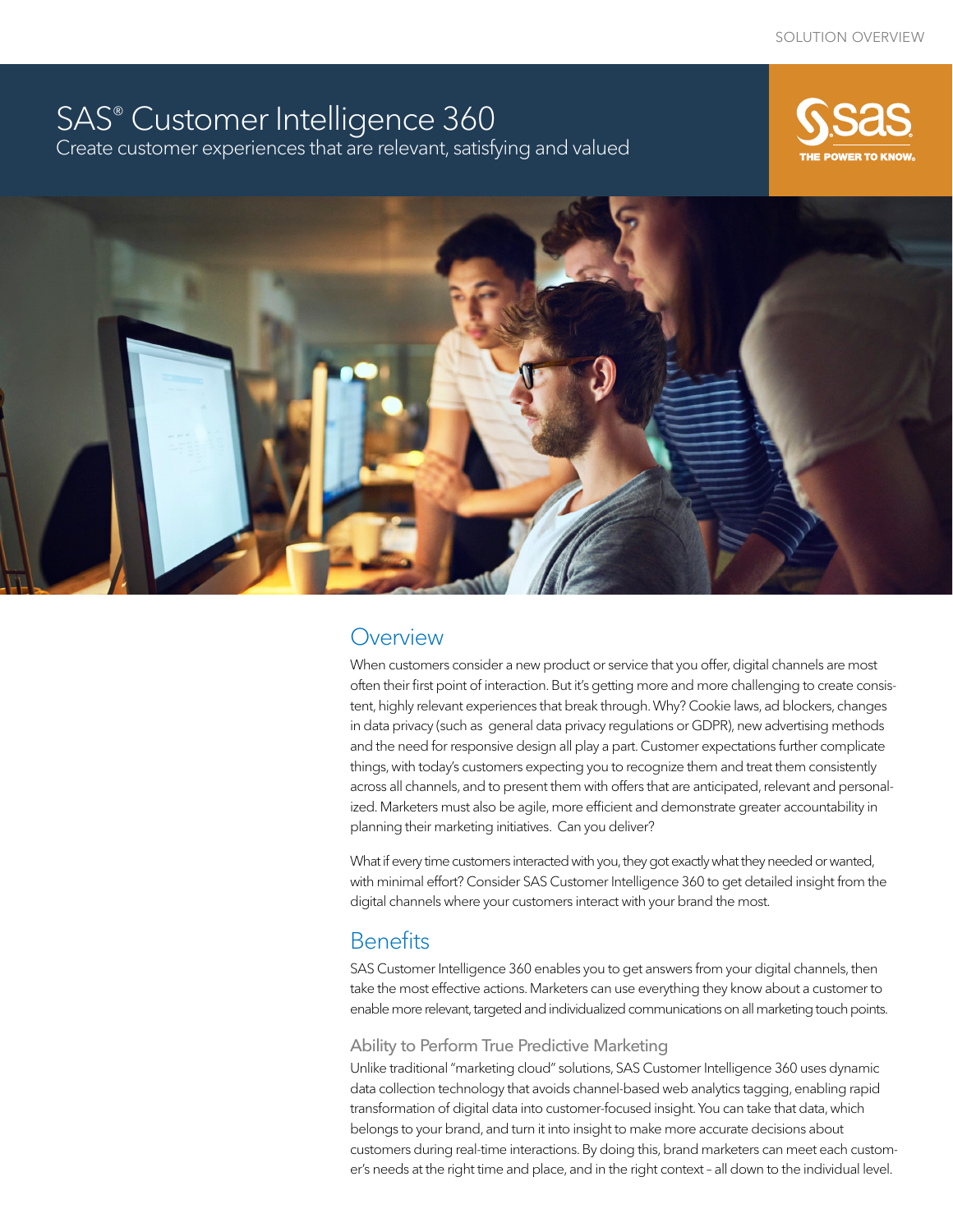That's why "360" is in the name. It provides a complete view of everything needed to optimize the individual customer journey. That is the confidence that marketers need as they create and deliver a consistent customer experience. It's the confidence to know that insights are complete and correct, which allows you to deliver a valuable, satisfying message to the customer while adhering to brand policies and guidelines.

#### Agile Strategic Marketing Planning

Provide all your stakeholders with full visibility into marketing plan objectives and schedules and enable them to create and approve plans collaboratively and transparently.

Create and store marketing plans – along with comprehensive supporting information – in a centralized repository that enables

easier management, tracking and retrieval. Easy access to detailed campaign information helps marketers ensure that the best options are selected during the planning stages of marketing campaigns and activities.

#### Marketing workflows

SAS Customer Intelligence 360 provides real-time visibility into your marketing process and timelines. You can configure and automate workflow tasks to facilitate collaboration across all stakeholders.

Changes to project timelines or associated deliverables are automatically calculated by the system based on project status or changes made by the project manager (e.g., changes in marketing goals, resources, scope, etc.).



*360 Plan*



*Guided analytic techniques, such as segment profiling (left), enable marketers to make smarter choices about segmentation and activity execution.*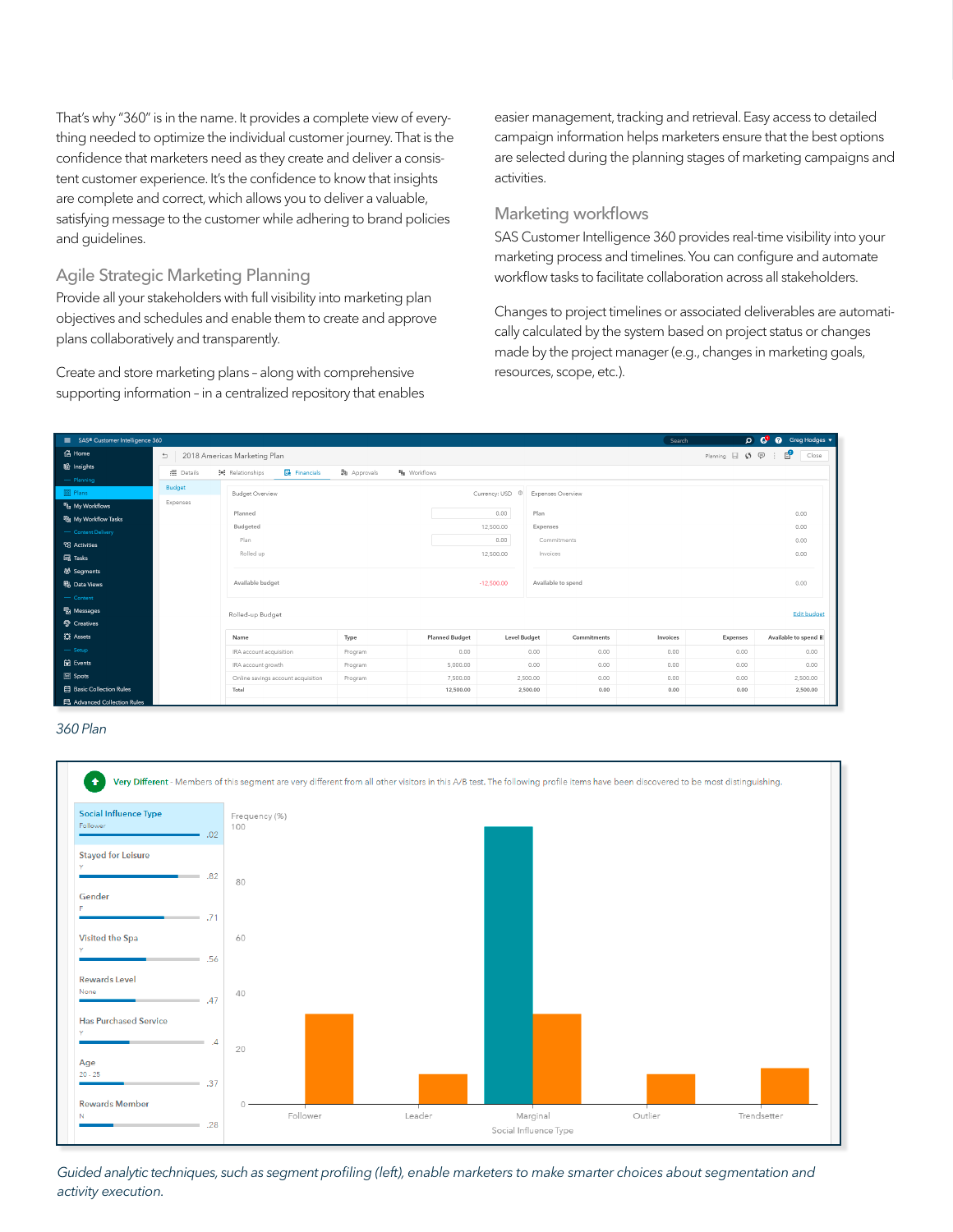# **Challenges**

- Insufficient understanding of online customer interactions. If you don't know exactly what happens when a customer interacts with your company through online channels, you will be unable to implement a true, customer-focused strategy.
- Lack of individualization capabilities. Traditional solutions are unable to perform cross-channel customer targeting via the web, which can lead to abandonment, acquisition and churn problems.
- Inaccessible customer insight. The reporting capabilities of traditional web analytics solutions are complex, technologyfocused and targeted primarily at IT users and web analysts, making it difficult or impossible to get customer insight into the hands of marketers who need it most.
- No unified customer view. Difficulty accessing and combining customer information across channels and business units results in an incomplete view of the customer and an inability to fully understand – and predict – customer behavior.
- Inability to use insight to engage. Collecting, normalizing and using digital data for marketing activities often takes weeks. With SAS Customer Intelligence 360, this time is shortened significantly due to out-of-the-box integration.
- Lack of transparency in marketing operations. Most business decision makers and executives don't have clear insight into the day-to-day challenges of their marketing organization. Current marketing resource management solutions are more static and siloed – they don't reflect real-time performance and impede collaboration.

### Integrate Online and Offline Data Across Channels

Easily combine data coming from SAS Customer Intelligence 360 with data from your offline customer channels – call center, CRM, POS, etc. Integrate data from all of these channels via the data hub inside SAS Customer Intelligence 360. As a result, you'll gain a richer, more meaningful multichannel customer understanding.

Outputs from the data hub are put into action via the customer decision hub – our exclusive decision-making brain that is fueled by data and analytics and amplified across your organization by customer-centric processes.

After all, customers formulate brand perceptions based on their experiences across all channels in which they interact. If you were to model and market to customers based on a single channel view of those customers, you could make erroneous and ill-advised marketing decisions.

# A Complete and Unified Customer Profile

The data captured by SAS Customer Intelligence 360 isn't about pages and clicks; it's about people – everything they see and do, and everywhere they go. Traditional web analytics products keep pageclick data at an aggregate level and make it difficult to translate those page clicks into a view of the customer.

In contrast, SAS Customer Intelligence 360 captures the complete online behavior of customers at a detailed level and can associate it with existing offline customer data sources – e.g., promotional, demographic and purchase-based information – to provide a complete picture of the customer. By combining these typically disparate data sources into a unified view of the customer, you'll gain valuable insight into a customer's true needs. This translates into more relevant offers, better targeted activities and more efficient use of your marketing resources.

### Provide a Personalized, Multichannel Customer **Experience**

SAS Customer Intelligence 360 provides the full breadth of capabilities you need to turn customer experience insights into successful marketing programs. Capturing the wealth of information that customers leave on your website – their buying plans, significant life changes, etc. – and effectively integrating it with a library of personalized offers and content that are ready for presentation at the right moment will lead to a much-improved customer experience while also satisfying customers' privacy preferences and concerns.

In addition, multiple decision-making methods – from business rules to predictive models to multivariate tests (via custom predictive models) – help ensure that the customer gets the most relevant and personalized offers.

### Transform Better Insights Into Better Marketing **Performance**

Most marketing organizations don't have the in-house expertise to develop the latest forecasting techniques for their marketing initiatives. SAS Customer Intelligence 360 includes analytics that can give you a forward-looking view of your customers' journeys, enabling you to understand the most significant business drivers, forecast how drivers and business measures will perform in the future and run goal-seeking routines to determine optimal levels needed – even if you don't have a statistician on staff.

# Spend Marketing Dollars More Effectively

While most online analytics vendors require form- and field-level tagging, SAS embeds a single line of HTML code in each webpage to enable dynamic data collection – without expensive tagging costs. Page design changes are accounted for automatically during data capture, eliminating the need to continually re-tag the page. Having integrated digital asset management to assist in delivering those assets means easier integration with other tools and quicker time to market.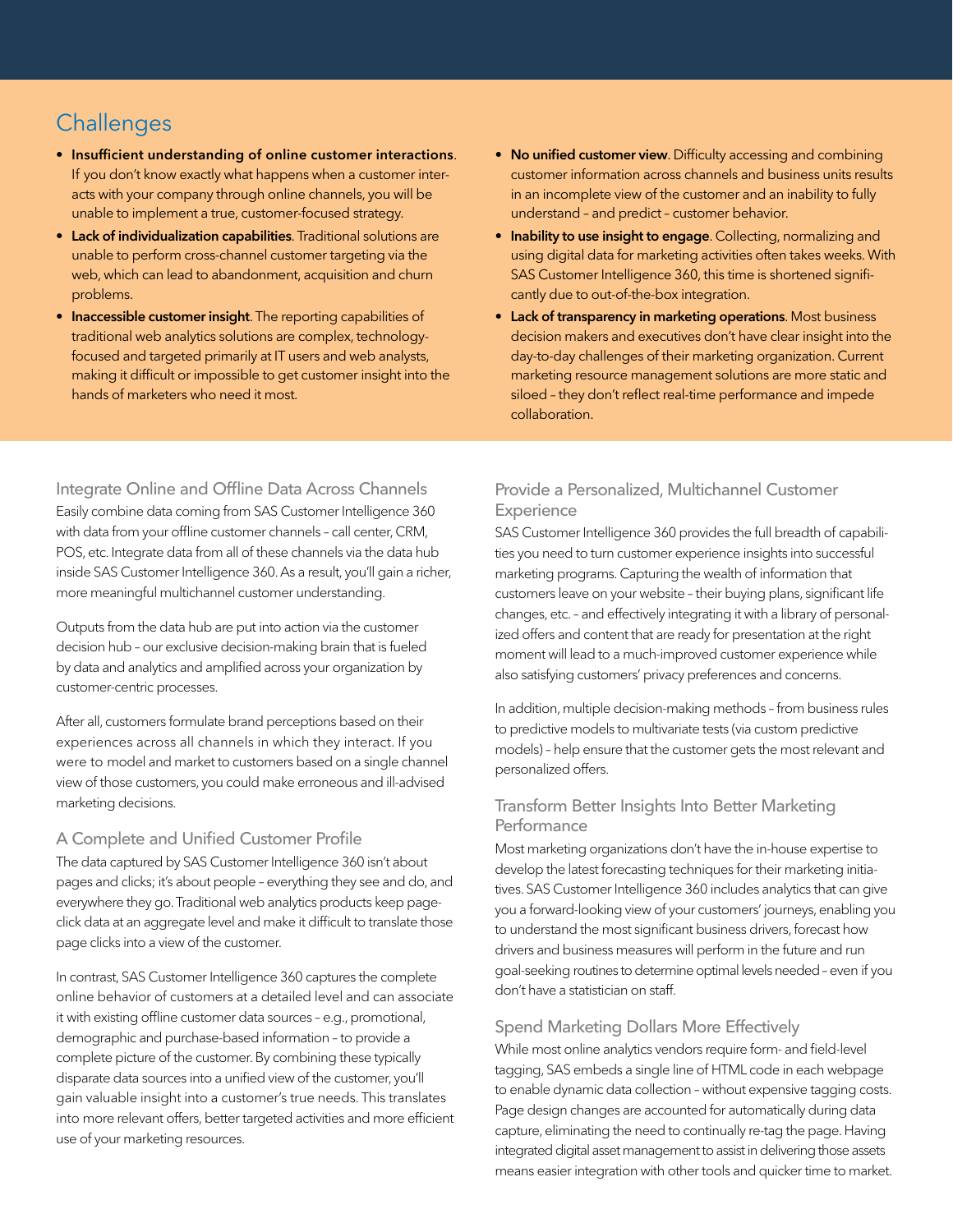# The SAS® Customer Intelligence 360 Difference

- Rapid development enabled by dynamic data collection. Dynamic data collection technology involves just a single line of HTML code, rather than the intensive web analytics tagging required by traditional solutions, enabling significant time savings, rapid development and reduced maintenance.
- True customer-level data for multichannel integration. By combining detailed online customer behavior data with customer data from other offline channels, you get a complete view of the customer and a better understanding of customer behavior, which translates into more successful offers and campaigns.
- Streamlined marketing operations. Integrate and manage all marketing processes across your business for greater

consistency, efficiency and effectiveness – from marketing strategy development and planning to content creation, campaign execution and post-campaign analysis.

- Real-time marketing that's actually real-time. Only SAS combines the customer insight derived from real-time data collection with the advanced analytics and business logic to ensure that the best offer is made to the customer at the right time – in real time.
- Meaningful customer insight not just page hits. SAS Customer Intelligence 360 links all website activity to a customer entity and combines it with existing offline data for a complete picture of the customer that goes well beyond page hits.
- An evolutionary growth path. With SAS Customer Intelligence 360, you can start small and add on at your own pace, following a natural growth path.

# Start Small and Add On as Needed

The modular nature of SAS Customer Intelligence 360 enables you to start small and add on over time, following a natural growth path. For example, you can start with dynamic data collection and analysis. Next, add capabilities to push offers, messaging and content into mobile, web and email channels – while testing, tracking and measuring performance along the way.

In addition, as your organization embraces the online capabilities SAS has to offer, you can adopt additional components of the SAS Customer Intelligence suite.

# **Capabilities**

#### Guided Analytics

You don't need to be a data scientist. Built-in, easy-to-use analytical processes enable you to use SAS analytics and data management capabilities. These integrated analytics guides (such as automatically derived segmentation and applied optimization) empower true predictive marketing. These capabilities are for business or marketing analysts to use to augment the intelligence they already have about their customer base – making them smarter and more efficient marketers.

#### Activity Maps

Outbound and inbound campaigns no longer need to be disconnected. As customer experiences evolve and customers expect service and contextual engagement across various channels, devices and points in time, you need to be able to account for how customers move across inbound and outbound channels. Being able to stitch digital and traditional data together to create a complete customer profile allows you to perform the cross-channel digital engagement and attribution that provides clarity in today's complex and fragmented digital environment.

# Open Data Model

All data is housed in an open, customer-centric data model that promotes further data exploration and analysis and can be used in downstream marketing efforts. Online data is logically structured within a predefined business context for easy integration with existing customer data, and nontechnical staff can produce ad hoc reports quickly.

# Post-Data-Collection Contextualization

SAS enables you to convert gathered data into information that can be analyzed and reported on at the customer level so that website administrators won't have to apply new tags every time there's a change to the page design. In addition, prebuilt data models enable immediate data analysis and reporting, eliminating the burden on IT staff to design a complex data loading and reporting infrastructure.

#### Dynamic Data Collection

A single line of HTML is embedded within each web page to automatically obtain page information – what the customer does and sees, the order and timing of elements loading on a page, the hovering of a mouse over a selection, each keystroke in a form, etc. This is in stark contrast to traditional web analytics solutions, which require extensive website modifications to collect data through techniques such as tagging.

Data accuracy is ensured, because there are no third-party issues to worry about. To mitigate security concerns, privacy, security and data protection issues are rigorously managed, and sensitive data is encrypted using industry-standard techniques.

# Predictive Models, Forecasting and Goal-Seeking Routines

Predictive analytics enables marketers to make projections for when specific business goals will be met based on the performance drivers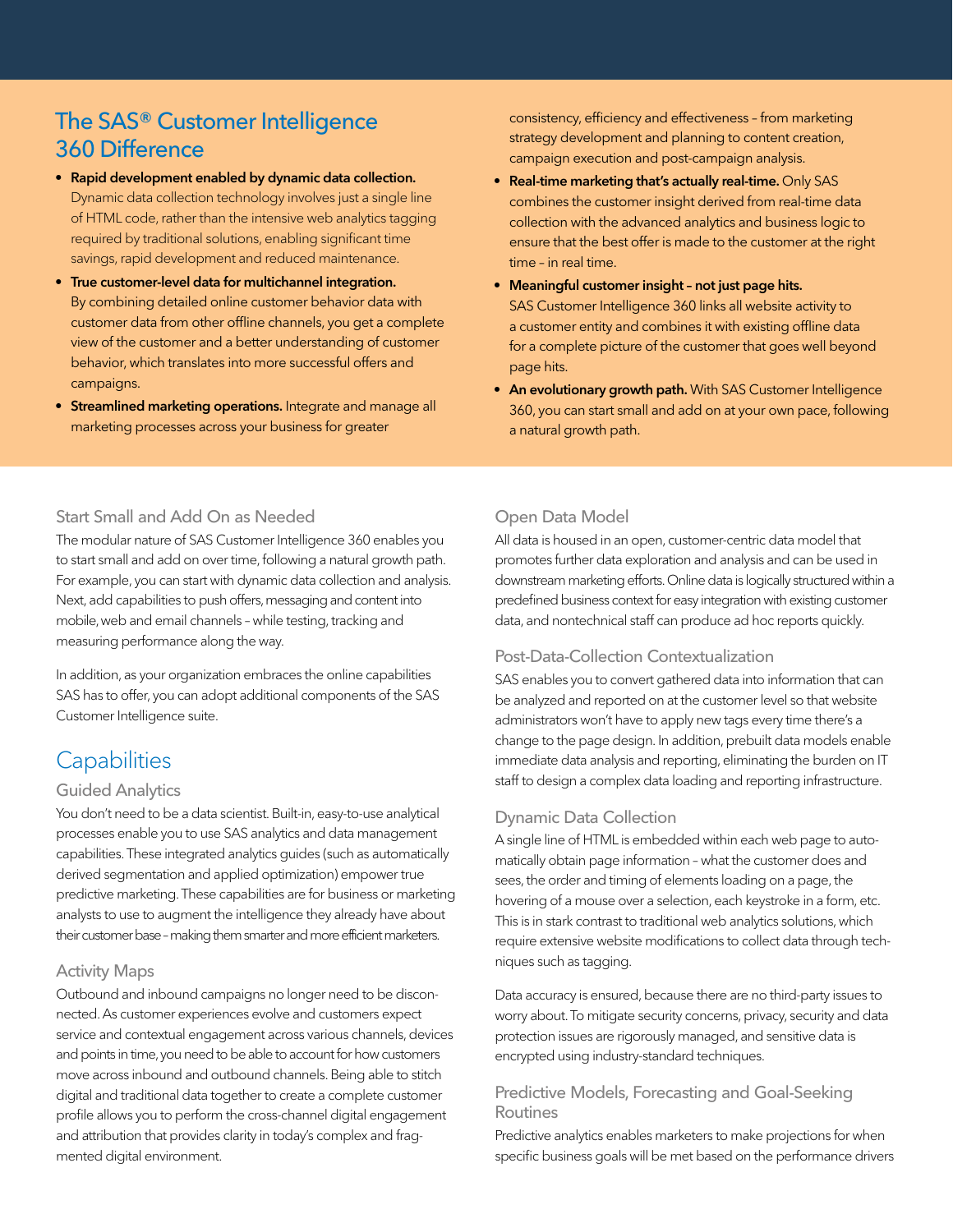and metrics of a current campaign. You can also identify the most significant underlying drivers of a particular business metric and present them in an easy-to-use business report.

Goal-seeking capabilities enable you to determine the optimal levels needed for each driver that affects a particular business goal. And because these advanced statistical and optimization routines are prebuilt, no statistical expertise is required to run or develop them.

#### Anonymous Behavior Capture

The activities of everyone who visits your website – whether identifiable or not – are recorded in a private, secure manner over time. Once a visitor is identified, any previously anonymous behavior is assigned to that person automatically, resulting in a much richer profile than would otherwise be possible.

#### Streamlined marketing planning

SAS optimizes your marketing operations from end to end with capabilities for planning and financial management, creative production management, reporting and analytics, integrated calendars and marketing asset management. We minimize processing time, enabling you to handle more data, more campaigns, more users and even more complex planning as your needs change.

#### Part of the SAS® Customer Intelligence suite

SAS Customer Intelligence 360 solutions fully integrate with the rest of the SAS Customer Intelligence suite, creating an environment that's seamlessly built and ready out of the box to analyze and execute marketing programs all the way down to the individual customer level. With SAS Customer Intelligence 360, all the tools that marketers need to plan, manage and execute multichannel, targeted marketing efforts are just a few clicks away – within a unified environment.

# **Components**

### SAS® 360 Discover

Gain a more complete view of your customers by using SAS 360 Discover to dynamically capture interactions, transform those individual interactions into customer-centric knowledge and then integrate this knowledge with customer insight from other channel views. SAS 360 Discover enables you to more effectively understand, model and market to customers who visit your web properties.

### SAS® 360 Engage

Effectively target and deliver offers to customers who have interacted with your organization via digital channels such as email, mobile apps or the web.

This offering enables organizations to take insight gleaned from SAS 360 Discover, as well as other analytical insights, and interact with customers over digital channels. It allows organizations to augment their existing SAS Customer Intelligence investments in an integrated and supportive manner – versus having to stitch together digital marketing offerings from various vendors. This enables marketers to truly engage with their customers in a dynamic way across channels, devices and time.

# SAS® 360 Plan

Enable marketing departments to operate more efficiently and demonstrate greater accountability. SAS 360 Plan optimizes marketing operations from end to end – from strategic planning and budgeting to resource and marketing content management, global marketing execution and analysis, and more.